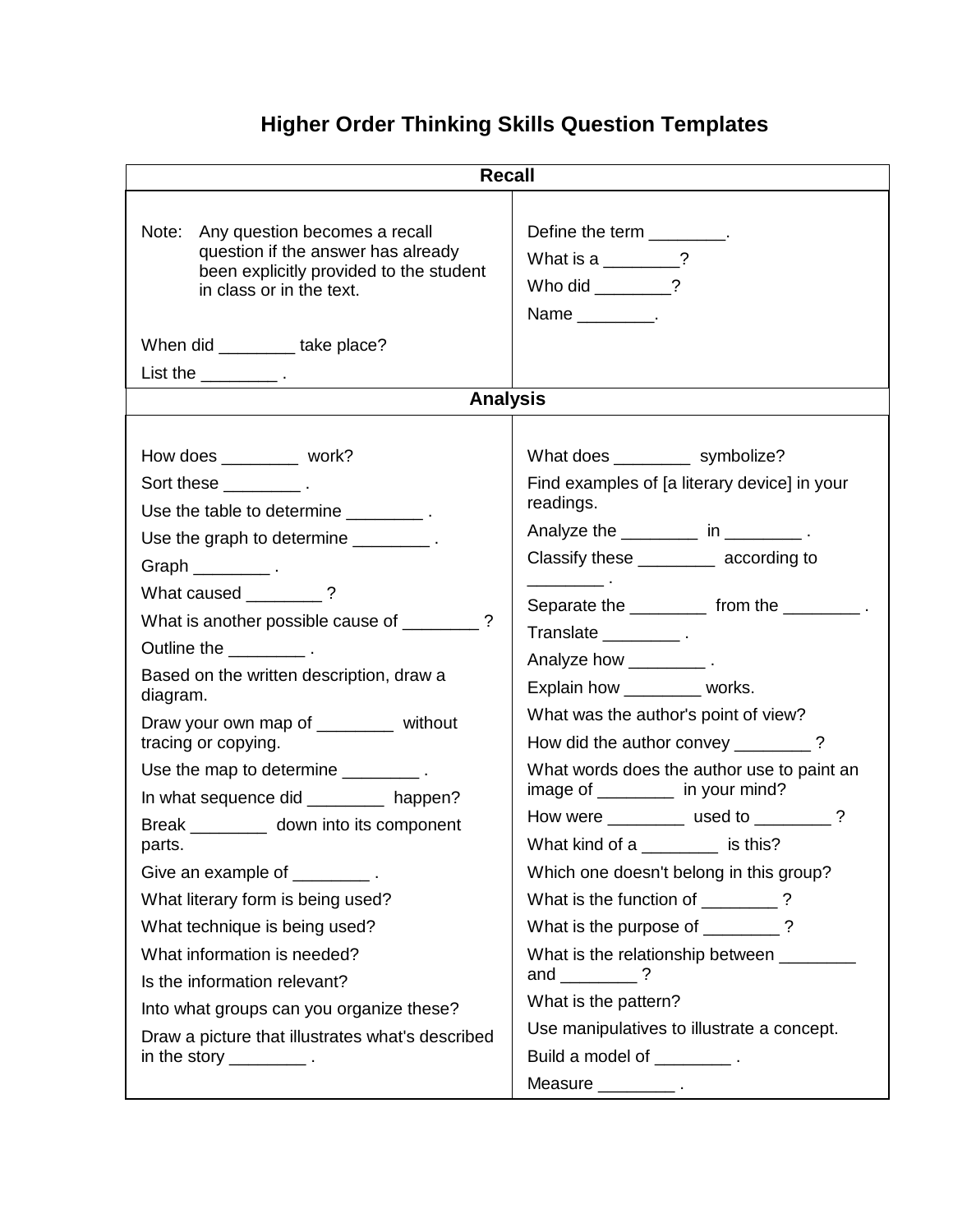| Comparison                                                                                                                                                                                                                                                                                                                                                                                                                                                                                                      |                                                                                                                                                                                                  |  |
|-----------------------------------------------------------------------------------------------------------------------------------------------------------------------------------------------------------------------------------------------------------------------------------------------------------------------------------------------------------------------------------------------------------------------------------------------------------------------------------------------------------------|--------------------------------------------------------------------------------------------------------------------------------------------------------------------------------------------------|--|
| How is $\frac{1}{2}$ like $\frac{1}{2}$ and $\frac{1}{2}$ and $\frac{1}{2}$ and $\frac{1}{2}$ and $\frac{1}{2}$ and $\frac{1}{2}$ and $\frac{1}{2}$ and $\frac{1}{2}$ and $\frac{1}{2}$ and $\frac{1}{2}$ and $\frac{1}{2}$ and $\frac{1}{2}$ and $\frac{1}{2}$ and $\frac{1}{2}$ and $\frac$<br>How are ___________ and _________ different?<br>Compare the _________ before and after<br>the contract of the contract of<br>Compare the character __________ at the<br>beginning of the story and at the end. | Distinguish between _________ and<br>Compare $\_\_\_\_\_$ with $\_\_\_\_\_\_\_\_$ .<br>On what dimensions might you compare<br>$\frac{1}{2}$ and 2 3<br>Which one is the biggest/oldest/tallest? |  |

| <b>Inference</b>                                                                                                                                                                                                                                                                                                                                                                                                                                                             |                                                                                                                                                                                                                                                                                                                                         |
|------------------------------------------------------------------------------------------------------------------------------------------------------------------------------------------------------------------------------------------------------------------------------------------------------------------------------------------------------------------------------------------------------------------------------------------------------------------------------|-----------------------------------------------------------------------------------------------------------------------------------------------------------------------------------------------------------------------------------------------------------------------------------------------------------------------------------------|
| Hypothesize what will happen if _________.<br>Predict what will happen if ___________.<br>Apply the rule to $\_\_\_\_\_\_\$ .<br>Solve the problem __________.<br>Predict how the story ________ will end.<br>What is the main idea of the story ________?<br>What is the overall theme of ?<br>What is the moral of the story?<br>Develop of plan to $\frac{1}{2}$ .<br>Propose and describe an invention that fills<br>some need.<br>Write a research paper on __________. | Based on your readings, what can you<br>conclude about ?<br>What was the author's point of view?<br>Solve a logic puzzle.<br>What if ________?<br>What rule applies here?<br>What generalization can you make from this<br>information?<br>Create a $\frac{1}{2}$ .<br>Design a $\frac{1}{1}$ .<br>Propose a solution to the problem of |